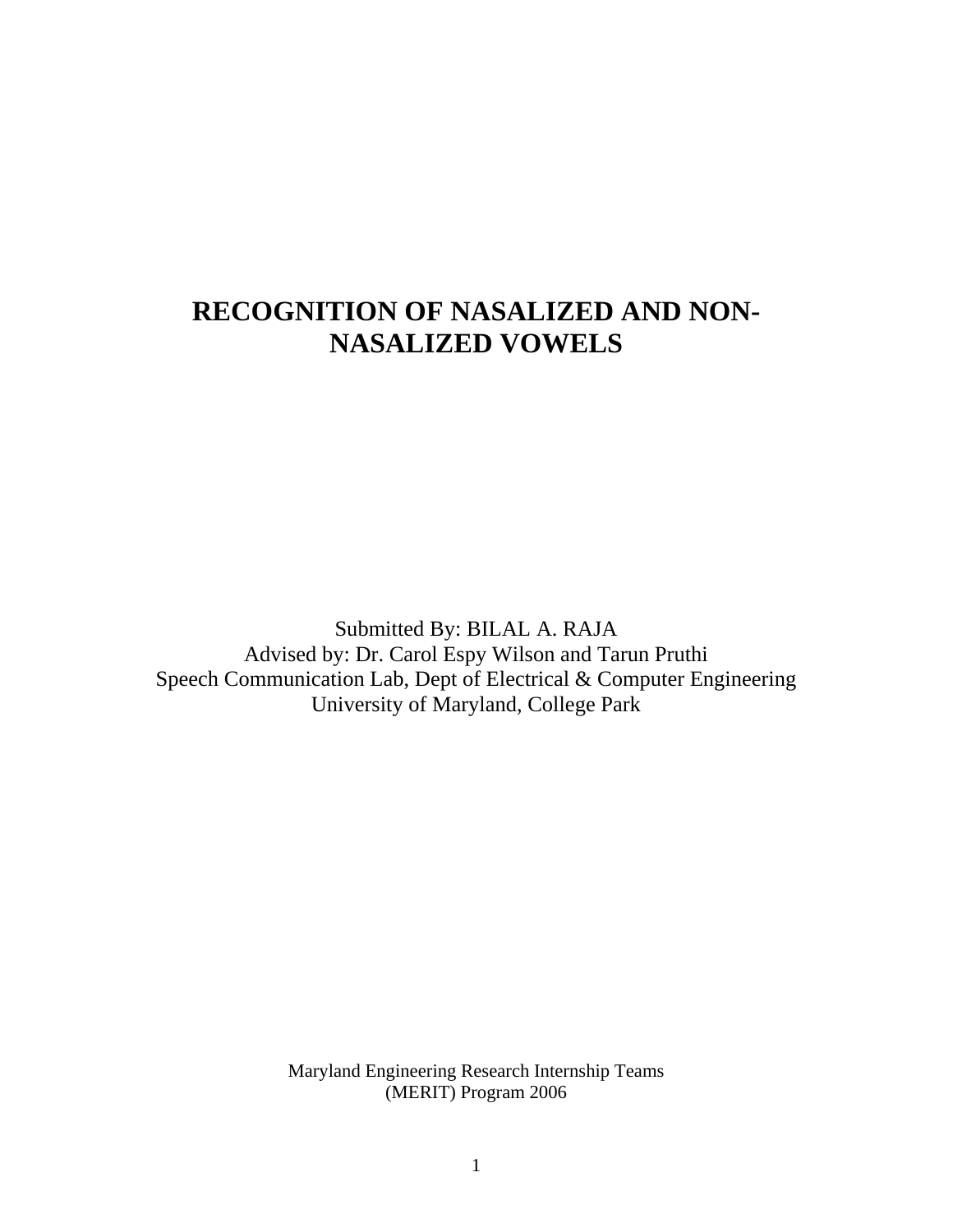| 1- Abstract                                           |                |
|-------------------------------------------------------|----------------|
| 2- What Is Nasalization?<br>3                         |                |
| 2.1 – Production of Nasal Sound                       | 3              |
| 2.2 – Common Spectral Characteristics of Nasalization | $\overline{4}$ |
| 3 - Expected Results                                  | 6              |
| 3.1 – Related Previous Researches                     | 6              |
| $3.2 - Hypothesis$                                    | 7              |
| 4- Method                                             | 7              |
| $4.1$ – The Task                                      | 7              |
| 4.2 - The Technique Used                              | 8              |
| 4.3 – HMM Tool Kit (HTK)                              | 8              |
| $4.3.1 - Data Preparation$                            | 9              |
| $4.3.2 - Training$                                    | 9              |
| $4.3.3 - Testing$                                     | 9              |
| $4.3.4 - Analysis$                                    | 9              |
| $5 - Results$                                         | 10             |
| $5.1$ – Experiment 1                                  | 11             |
| 5.2 – Experiment 2                                    | 11             |
| $6 - Conclusion$                                      | 12             |
| 7-References                                          |                |

## **TABLE OF CONTENTS**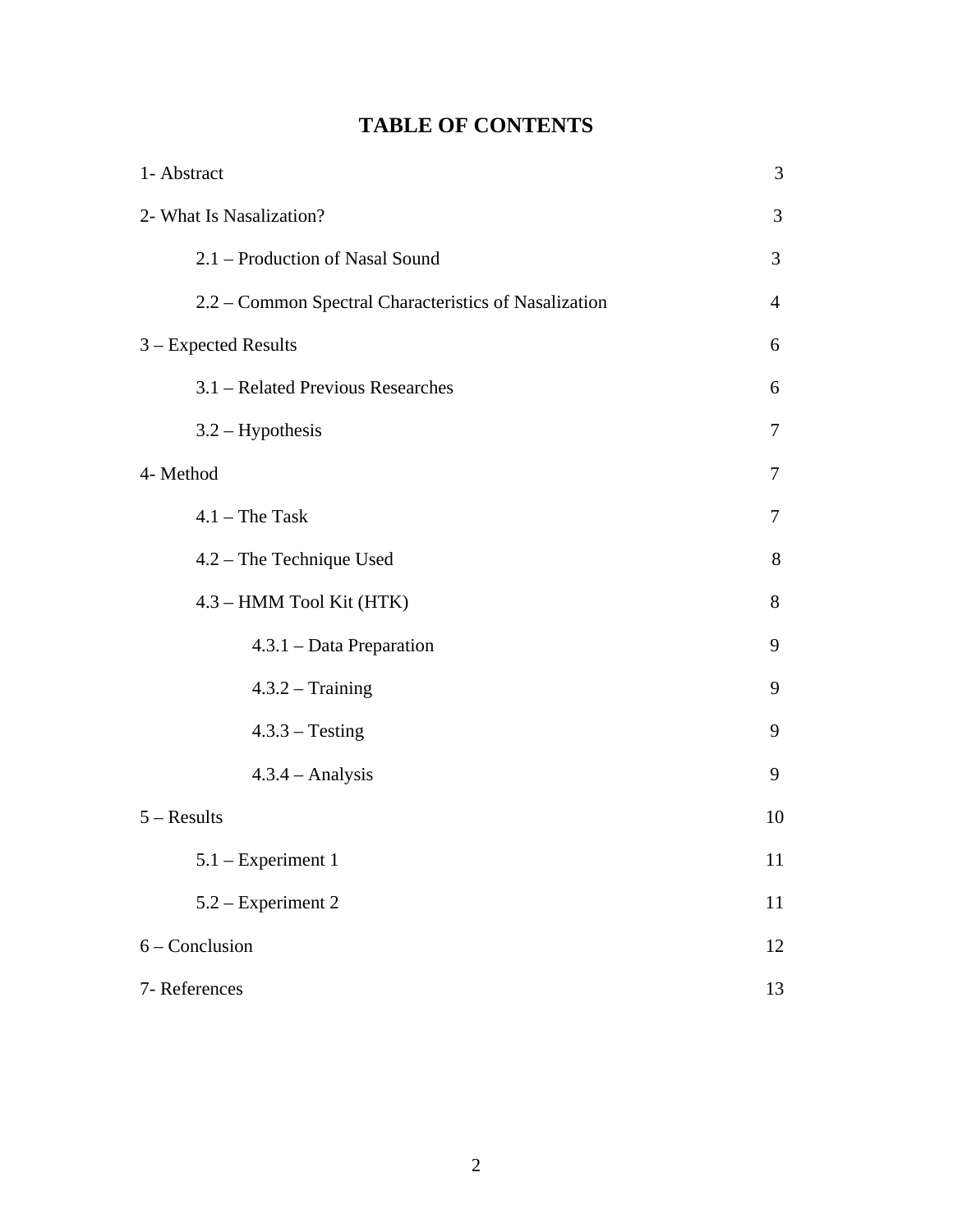## **1 - ABSTRACT**

When vowels are adjacent to nasal consonants  $(m,n,ng)$ , they often become nasalized for at least some part of their duration. This nasalization is known to lead to changes in perceived vowel quality. The goal of this project is to verify if it is beneficial to first recognize nasalization in vowels and treat the three groups of vowels (those occurring before nasal consonants, those occurring after nasal consonants, and the oral vowels which are vowels that are not adjacent to nasal consonants) separately rather than collectively for recognizing the vowel identities. The standard Mel-Frequency Cepstral Coefficients (MFCCs) and the Hidden Markov Model (HMM) paradigm have been used for this purpose. The results show that when the system is trained on vowels in general, the recognition of nasalized vowels is 17% below that of oral vowels. This result suggests that automatic recognition of vowels would be greatly improved if we could first detect nasalization.

#### **2 - WHAT IS NASALIZATION?**

Nasalization is the production of the sound while the velum —that fleshy part of the palate near the back— is lowered, so that some air escapes through the nose during the production of the sound by the mouth. The effect is as if an [n] sound were produced simultaneously with the oral sound. Most common nasalized sounds are the nasalized vowels. When nasal consonants  $(m,n,ng)/\infty$  after the vowel in a word, the vowel is usually nasalized for at least part of its duration.

### **2.1 – Production of Nasal Sound**

The following figure delineates the production of an oral vowel and a nasal vowel.

3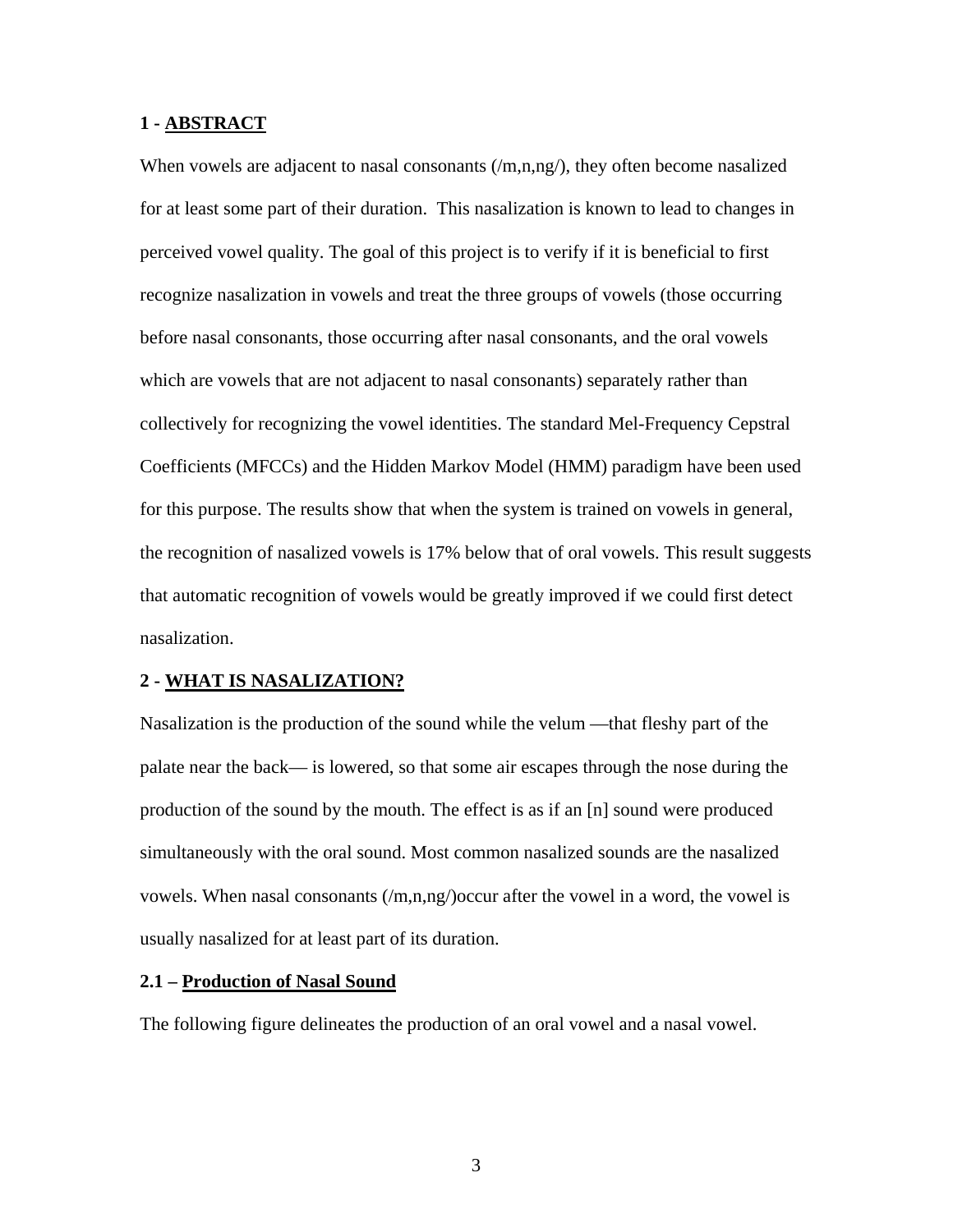

Fig-1 Production of Oral and Nasal Vowels

**2.2 - Common Spectral Characteristics of Nasalization**



Fig 2(a) - Vowel "iy" in the word "Teeth"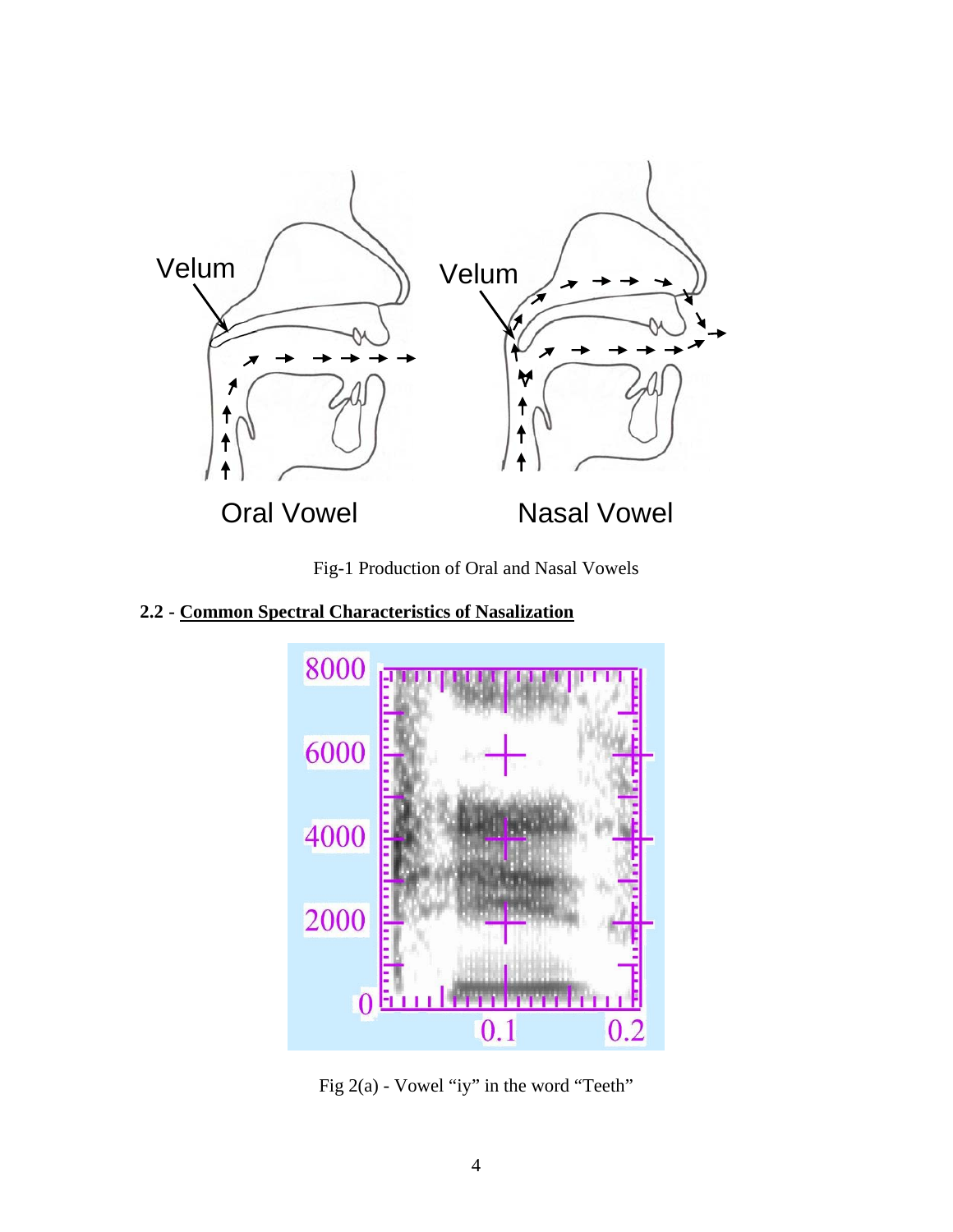

Fig 2(b) – Vowel "iy" in the word "Need"



Fig 2(c) – Vowel "iy" in the word "Mean"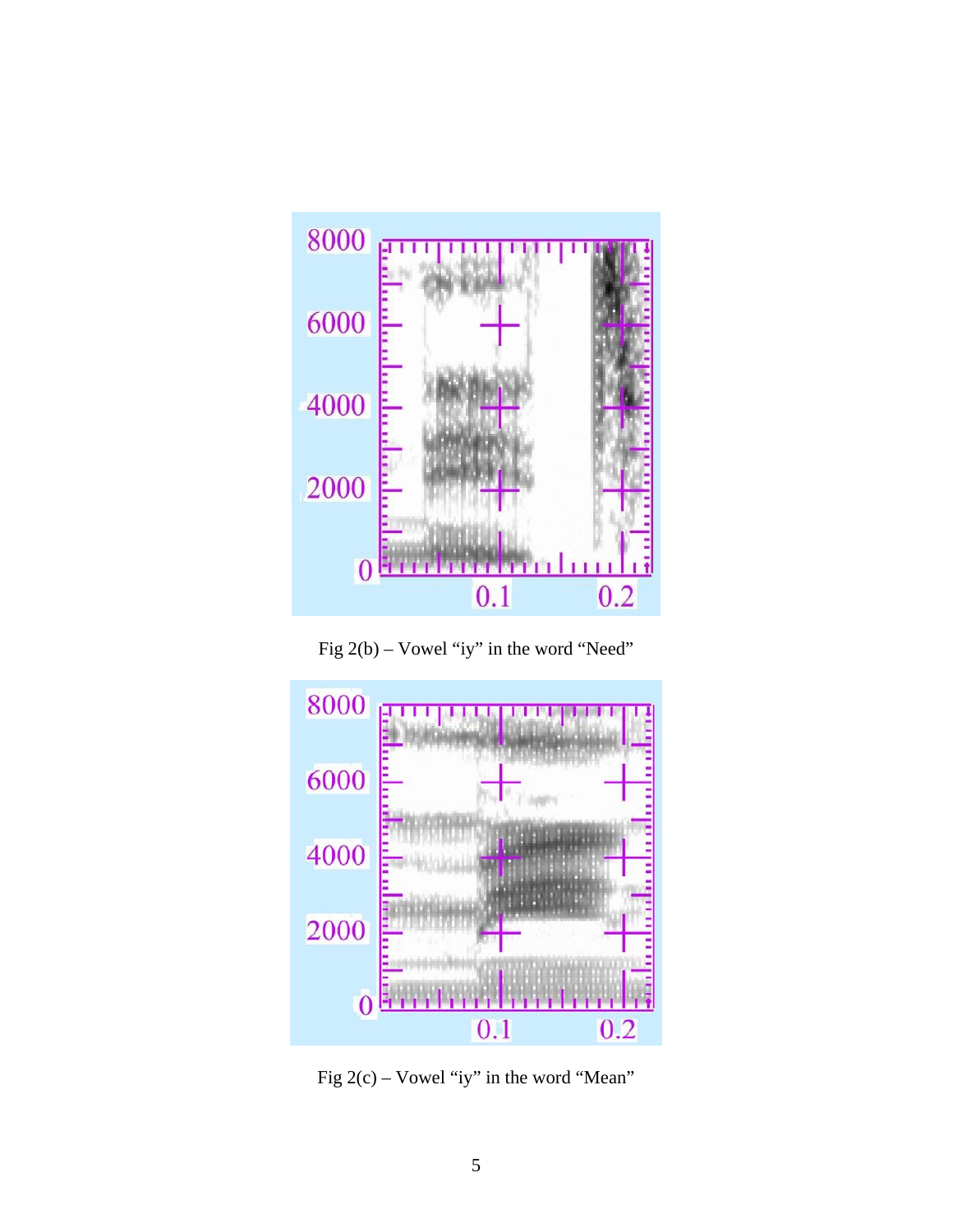The above figures are showing the spectrograms of three different words with the same vowel (iy) occurring in them in three different contexts. All three words are uttered by the same speaker. The y-axis of the spectrogram represents the frequency whereas the x-axis represents the time.

Figure 2(a) delineates the spectrogram of the word "teeth" with the vowel "iy" occurring in it. We notice that we have high amplitudes at low frequencies. The darkness in the spectrum delineates high amplitude of the peaks. So the first resonance and the next resonances have high peaks and carry high energies; however, there is a deep valley between the first resonance and the second resonance.

Figure 2(b) depicts the spectrogram of the word "need" with the vowel "iy" occurring in it. The first resonance has a slighter lesser amplitude than in  $2(a)$ ; however it has significant darkness till around 1000 Hz, which shows it carries slightly more energy than 2(a). It also has a big gap between first resonance and the next resonances.

Figure 2(c) shows the spectrogram of the word "mean" with the vowel "iy" occurring in it. We notice that it does not have high amplitudes at low frequencies. The first resonance has significantly low energy. However, in this case we do not see a deep valley between the first resonance and the next resonances. The first resonance and the next resonances have almost the same amplitudes. So over all we get a flatter spectrum at low frequencies. All this characterizes nasalization.

#### **3**- **EXPECTED RESULTS**

#### **3.1 – Related Previous Researches**

Two previous studies have obtained results that are relevant for the work in this study: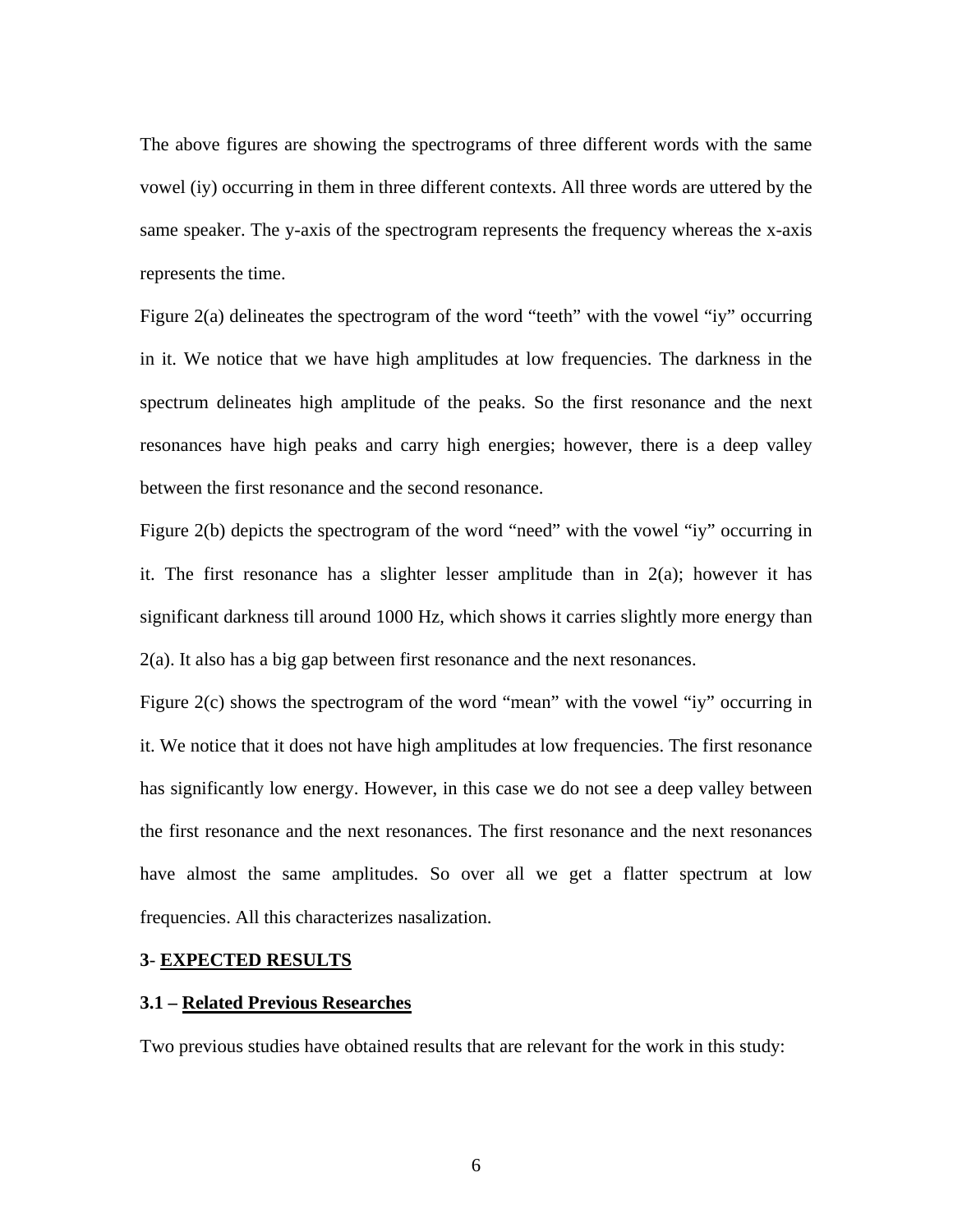- 1- Bond (1975) suggested that the recognition rates for vowels are worse when the vowels are excerpted from a context in which the vowels are affected by nasality.[1]
- 2- According to Bell-Berti (1993), carry over coarticulation is usually much smaller than the anticipatory coarticulation. [2]

## **3.2** – **Hypothesis**

From the above mentioned research, we concluded two things:

1 – Vowels with the nasal consonants before them are not nasalized to a large extent. Therefore, their identifications rates should be comparable to oral vowels. The nasal consonant is not carried over to the vowel to the extent that it significantly affects the vowel recognition. This is also evident from the two spectrograms shown in figure 2(a) and figure 2(b). The spectrogram pattern is almost the same.

2 – Vowels with nasal consonants after them are nasalized strongly. When we are about to utter a nasal consonant we anticipate it and start to lower the velum much earlier. As a consequence, the vowel gets nasalized. The spectrogram in Figure 2(c) is clearly distinguishable from the other two spectrograms and characterizes nasalization.

#### **4- METHOD**

#### **4.1** - **The Task**

The task was to get twenty different vowels (aa, ae, ah, ao, aw, ax, axh, axr, ay, eh, er, ey, ih, ix, iy, oy, ow, uh, uw, ux) from the TIMIT database [3] and make twenty different models; one for each vowel. These models were then tested and trained using HMM Tool Kit (HTK).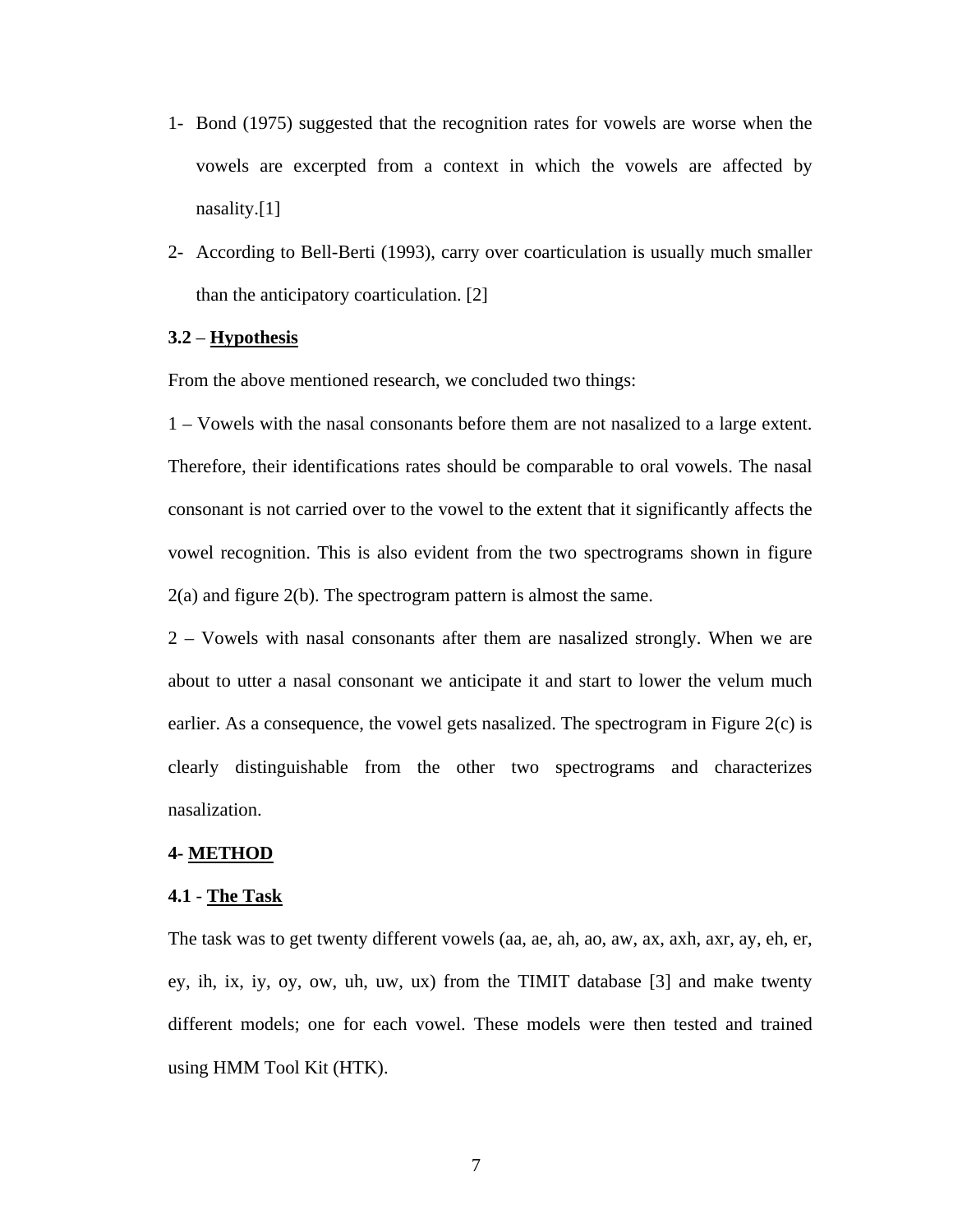## **4.2**- **The Technique Used**

Hidden Markov Models (HMMS) is a widely used pattern recognition system. So we used Hidden Markov Models to create models for all the vowels. Mel-Frequency Cepstral Coefficients (MFCCs) were used in an HMM framework for all the experiments. Using TIMIT transcriptions all the vowels were extracted from the speech signals and were divided into three categories:

- 1) Oral Vowels (OV)
- 2) Nasal Before Vowel (NV)
- 3) Vowel Before Nasal (VN)

## **4.3 HMM Tool Kit (HTK)**

HTK is a standard tool kit for HMM based pattern recognition. The following block diagram gives the over view of the processing stages of HTK from the speech signal to the analysis of the results.



Figure 3 – HTK Processing Stages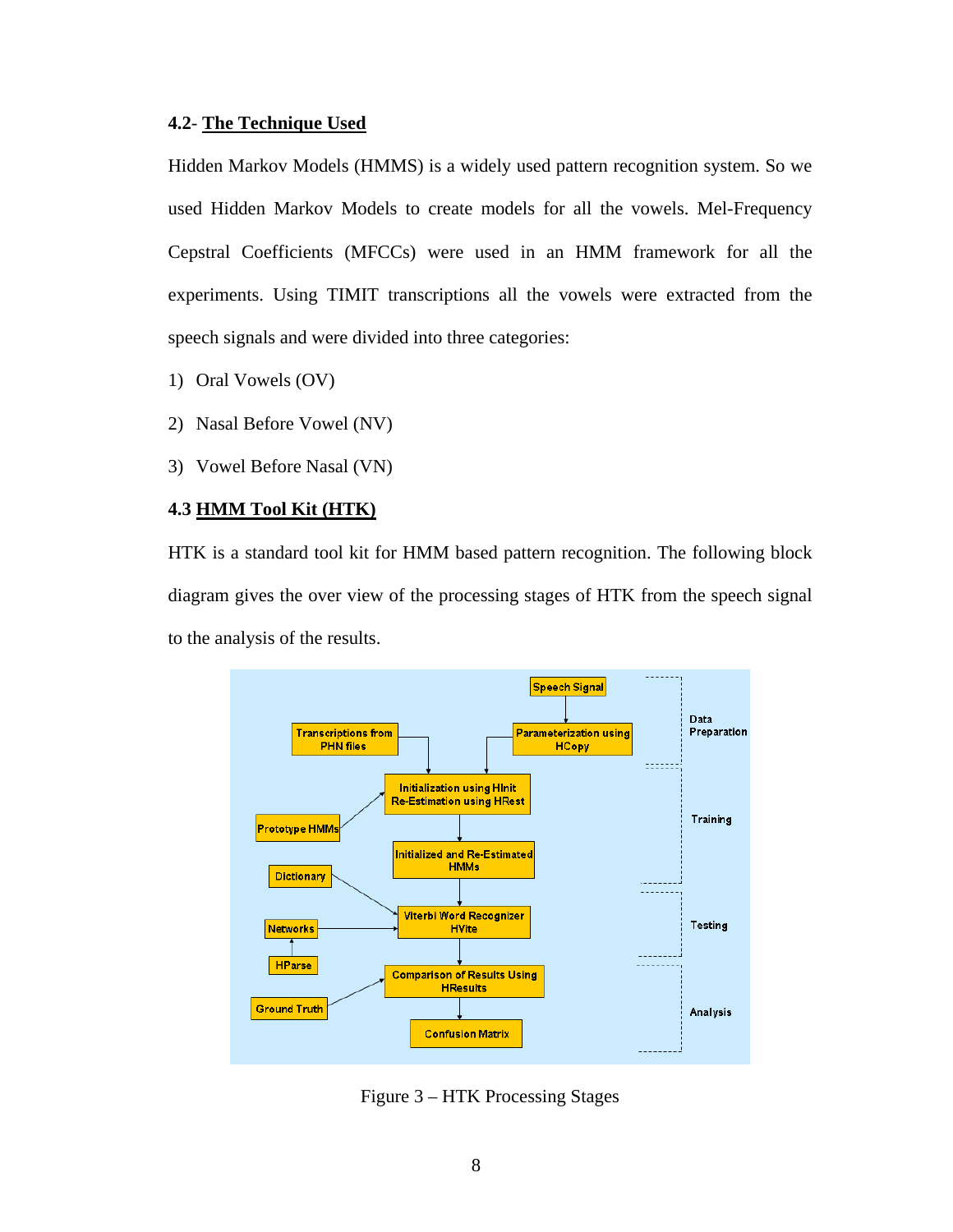From the above block diagram, we see that HTK has four main processing stages:

- 1) Data Preparation
- 2) Training
- 3) Testing
- 4) Analysis
- 4.3.1- Data Preparation

The speech signals were parameterize using the MFCCs. So the first step in the processing stage is to parameterize the speech signal using the HTK command called HCopy.

#### $4.3.2 - Training$

Once the data is prepared, the prototype HMMs are initialized and then re-estimated using the HTK commands called HInit and HRest respectively. The prototype HMMs are defined by the user, where number of stages, number of mixtures, means, variances, and the transition matrix have to specified. For our experiment, we used 5 stage model and the 8 Gaussian mixtures in the prototype HMM for each vowel model.

#### $4.3.3 - Testing$

Once the models are trained, they are tested using the HTK command called HVite. User has to create a dictionary and the word network before executing HVite. HVite uses the Virterbi algorithm to test the models.

#### $4.3.4 -$ Analysis

The output of HVite is compared against the ground truth to analyze the recognition accuracy. There is a command called HResults which is used for this comparison.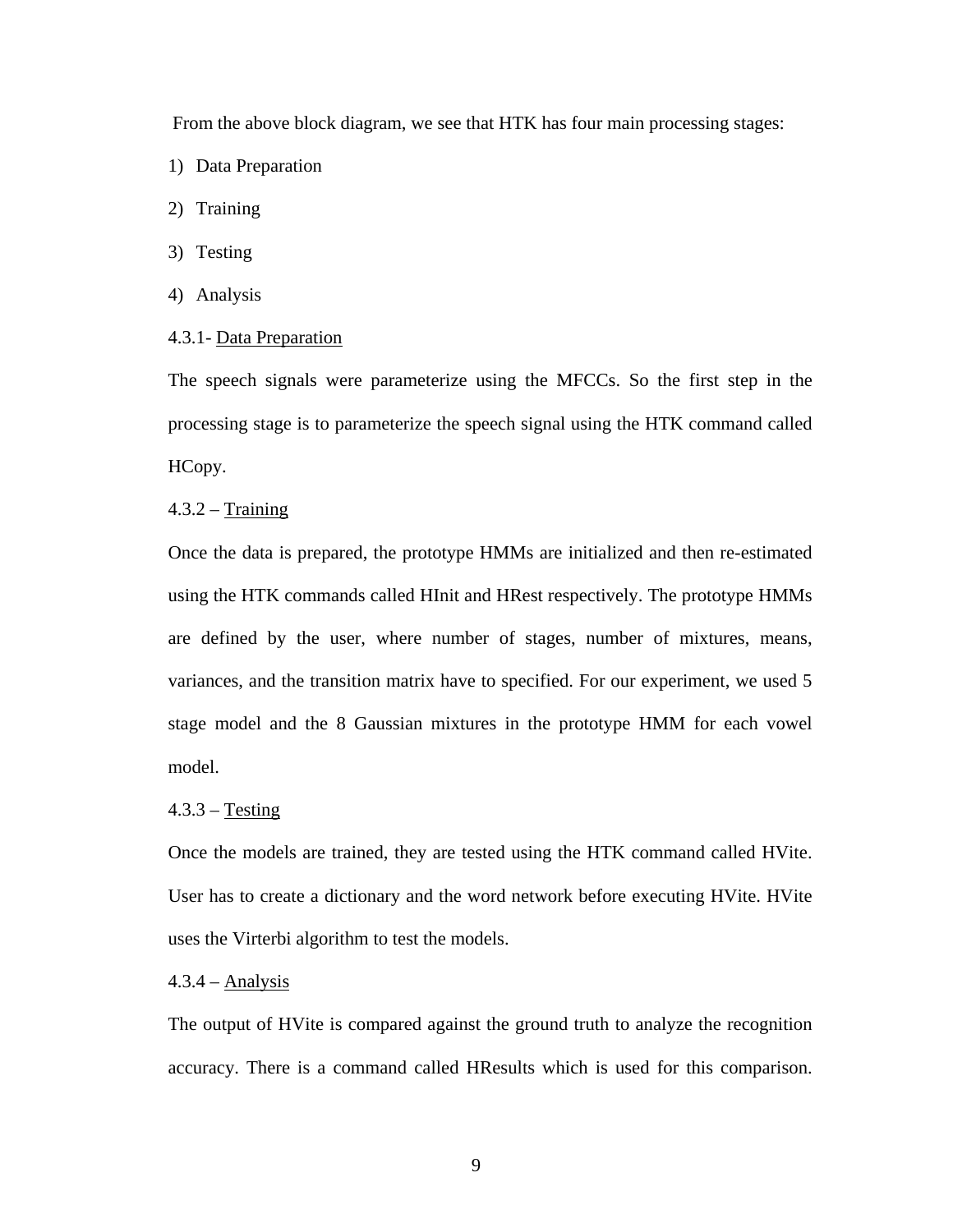HResults provides a confusion matrix which shows the recognition accuracy of the each individual model and the over all recognition accuracy. A confusion matrix is shown below as an example:

===================== HTK Results Analysis ======================== Date: Fri Jul 21 11:07:34 2006 Ref : ref nv Rec : hvite nv SENT: \*Correct=58.04 [H=783, S=566, N=1349] WORD: %Corr=58.04, Acc=58.04 [H=783, D=0, S=566, I=0, N=1349] ----------------------- Confusion Matrix ---------------a e e e. i i i  $\circ$  $\circ$ a  $a$ a.  $\mathbf{a}$  $^{\rm a}$  $\mathbf{a}$  $\mathbf{a}$ u  $\mathbf u$  $\alpha$ e h  $\circ$  $\bar{X}$  $\mathbf x$ V h r V. h  $\mathbf{x}$ y  $\mathbf{U}$ V  $\mathbf{U}$  $\mathbb{U}$  $\boldsymbol{\mathsf{X}}$ Del [ %c / %e] r 47  $0$  12 10 2 0  $\mathbf{1}$ 5  $1\,$  $1\,$ 0 0  $\overline{\phantom{0}}$ 0 1 0  $\circ$  $\Box$  $0 [58.8/2.4]$ aa 3 53 2  $\circ$ 5  $\mathbf{1}$  $\overline{0}$  $4 \quad 11$  $\overline{0}$  $\mathbf{1}$  $\mathbb O$  $\mathbb O$ 0  $\circ$  $0 [65.4/2.1]$  $\mathbf{1}$  $0\quad 0$ ae.  $ah$ 4  $5 - 33$  $\mathbf 0$  $\mathbf{1}$ 6  $\mathbf{0}$  $11$ 6  $\mathbf{1}$ 0 0  $\overline{\phantom{0}}$ 0 7 3  $0 \quad 0$  $0[41.8/3.4]$  $\mathbf{1}$  $3 - 58$  $\rm{2}$  $\mathbb O$ 0  $\Box$ 0 0  $0\qquad 0$  $\mathbb O$  $0 \qquad 0$ 8  $\mathbf{1}$  $6 \quad 11$  $0[64.4/2.4]$ ao. 9 aw 2  $\mathbf{2}$  $\overline{0}$  $\overline{\phantom{0}}$  $\mathbb O$  $\overline{0}$  $0 \mathbb O$  $\overline{0}$ 0  $\overline{0}$  $\sim$  0  $\Box$  $\mathbb O$  $\mathbf{1}$  $0 \quad 0$  $0[64.3/0.4]$ 14  $13\,$  $\overline{\mathbf{0}}$  $3 \mathbb O$  $\rm{2}$ 0  $-6$  $\Box$ 5  $\mathbf{1}$  $3 \quad 0$  $0 [24.5/3.0]$ 3 0  $\mathbf{1}$  $\mathbf 1$  $\mathbf{1}$ ax  $\Box$  $\overline{2}$  $\frac{4}{3}$  $\mathbf 0$ 19  $\circ$ - 6  $\overline{4}$  $\circ$  $\mathbb O$  $\mathbb O$  $\mathbb O$  $0 \quad 0$ 2  $\mathbf{1}$  $\mathbf{1}$  $\mathbf{1}$  $0[47.5/1.6]$ axr 9  $1\,$ 8  $\mathbf{1}$  $\mathbb O$  $\mathbb O$  $\mathbf{1}$ 60  $\mathbb O$  $\mathbb O$ 3  $\mathbf{1}$  $-0$  $\overline{0}$  $\mathbb O$  $2 0 \quad 0$  $0 [69.8/1.9]$ ay  $\bar{z}$  $\overline{5}$  $3\quad 17$  $2 \rm{2}$ 19  $\overline{4}$  $\mathbf{1}$  $\mathbf{1}$  $\mathbf{1}$  $2 - 12$ 9.  $\Box$  $0\quad 0\quad 0$  $0 [21.2/4.7]$ eh  $\Box$  $0 \quad 0$  $\mathbb O$  $0$  18 -2  $3 -$ 16 0  $\overline{1}$  $\mathbf{1}$  $\Box$  $\Box$  $0\quad 0\quad 0$  $0 [38.1/1.9]$ er  $\mathbf{1}$  $\mathbb O$  $\cup$  $0 \quad 0$  $\Box$  $\Box$  $\cup$ -5  $\mathbf{1}$  $\Box$ 59 8 - 5 8  $\Box$  $0\quad 0\quad 0$  $0 [68.6/2.0]$ ey  $0 \quad 0$ 2  $\overline{\mathbf{0}}$  $\overline{a}$  $-5$ 9 32 16 8  $7 0 \quad 0 \quad 5$  $0 [35.2/4.4]$ ih  $\circ$  $4 \circ$  $\mathbf{1}$  $7<sup>1</sup>$  $\circ$  $4$  $2 \quad 0$  $\Box$ 3  $8 \quad 10$  $\overline{0}$ -9 20 -29 8  $\mathbb O$  $0\quad 0\quad 0$  $0 [29.0/5.3]$ ix.  $\mathbb O$  $\mathbf{0}$  $0\quad 0$  $\mathbb O$  $\Box$  $\mathbb O$  $0 \quad 0$  $1 \t15 \t14$  $82210$ 0  $\begin{array}{cc} & 0 & 0 \end{array}$  $0 [85.3/2.8]$ iv  $7 - 7$ 2  $\overline{4}$  $\mathbf{1}$  $\mathbf{1}$ 0  $0\quad 0$  $\mathbb O$ 0  $\mathbb O$  $\mathbf{1}$  $\mathbf{0}$ 53 2  $1 \quad 0$  $0$  [67.1/1.9] OW.  $\mathbb{O}$  $\overline{0}$  $\overline{4}$ ov -3  $\mathbf{0}$  $0\quad 0$  $\overline{0}$  $\circ$  $\mathbf{1}$ 0 0 0 0 - 0 56  $0\quad 0$  $0 [87.5/0.6]$  $0 0\quad 0$  $0 \overline{0}$  $\overline{0}$  $\overline{0}$  $\mathbb{O}$  $\mathbb O$  $\overline{0}$  $\mathbb O$  $\mathbbm{1}$  $\mathbb O$  $0 \quad 1$ uv 0  $\mathbf{1}$ 0  $0 [0.0/0.2]$ 0  $\circ$  $0 \quad 0$  $\circ$  $\mathbf 0$  $\overline{0}$  $0 \circ$  $\mathbb O$  $\mathbf{1}$ 4  $\mathbb O$ 7 0 0  $2 \quad 8$  $0 [36.4/1.0]$ ux 0  $\circ$  $0\quad 0$  $\mathbb O$  $\mathbb O$  $\circ$  $0 \mathbb O$  $\mathbb O$ 0  $\overline{0}$  $\overline{0}$  $\overline{0}$ 0  $\overline{0}$  $0 \quad 0$ Ins 

Figure 4- Confusion Matrix for the NV category showing the percentage accuracy of

### each vowel and the overall recognition accuracy

So in this case the over all recognition accuracy was 58.04%.

## **5** – **RESULTS**

We conducted two experiments: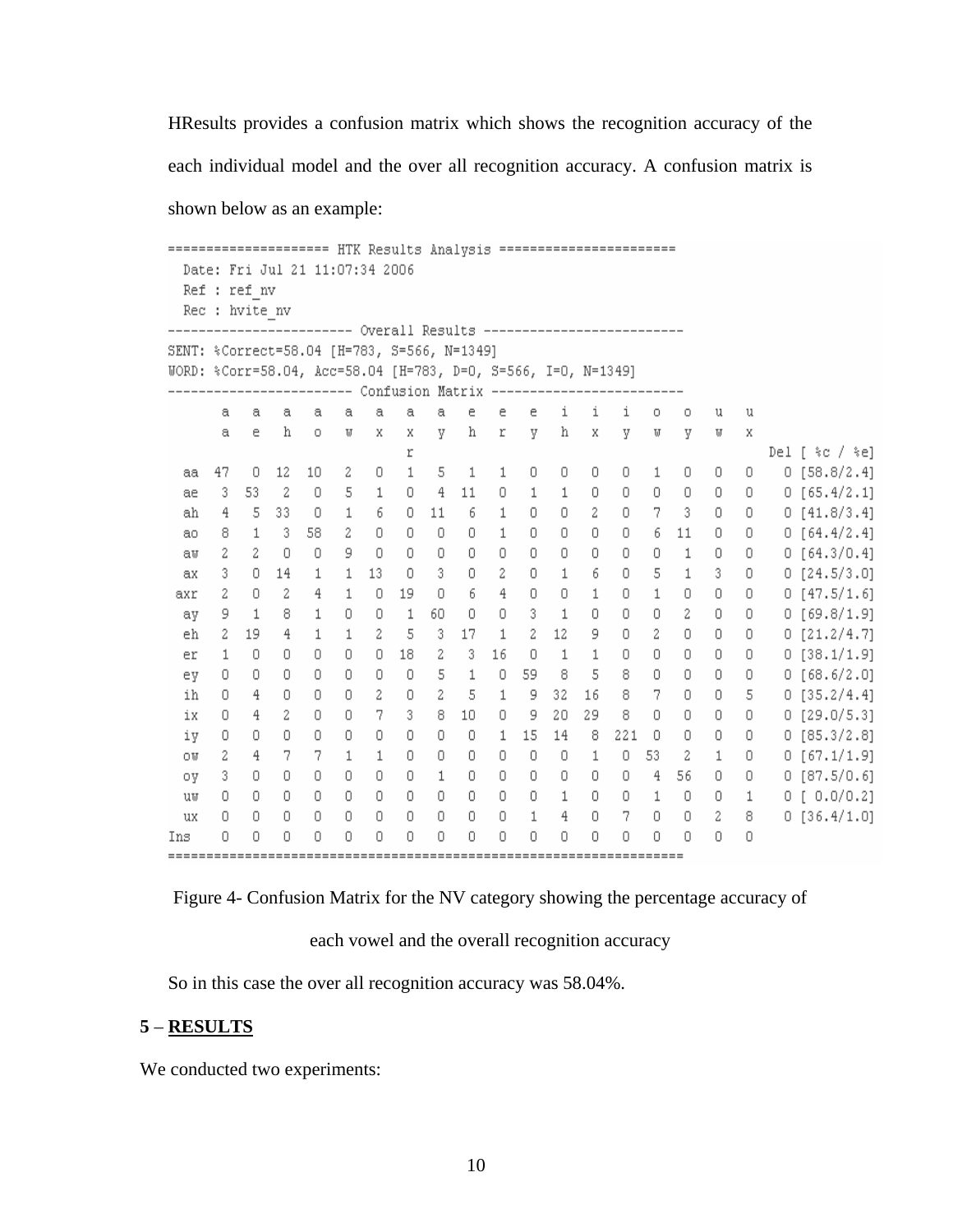## **5.1** – **Experiment-1:**

In this experiment we made 20 different models for each vowel. Training was done using all the vowels. However, for testing we broke down the vowels into four categories.

- 1) All vowels
- 2) Oral Vowels (OV)
- 3) Nasal Before Vowels (NV)
- 4) Vowel Before Nasal (VN)

These categories were made to find out how much error does each category contributes to the over all recognition. The results obtained are summarized in the following table:

| <b>Category</b> | <b>Recognition Accuracy</b> |
|-----------------|-----------------------------|
| <b>ALL</b>      | 52.92%                      |
| OV              | 55%                         |
| <b>NV</b>       | 58.25%                      |
| VN              | 39.75%                      |

Table 1- Percentage Recognition Accuracy for Different Categories It is obvious from the table that the VN category, where nasal consonant occur after the vowel, has the least recognition accuracy. Also the OV and NV recognition accuracies are almost the same. These two results are consistent with our hypothesis.

## **5.2 – Experiment-2**

In this experiment, our objective was to figure out that if we create separate models of vowels for each category (OV, NV, VN) and train and test each category separately, does that increase the recognition accuracy. Therefore the vowel models were made, initialized, and then re-estimated for each of the above mentioned category separately.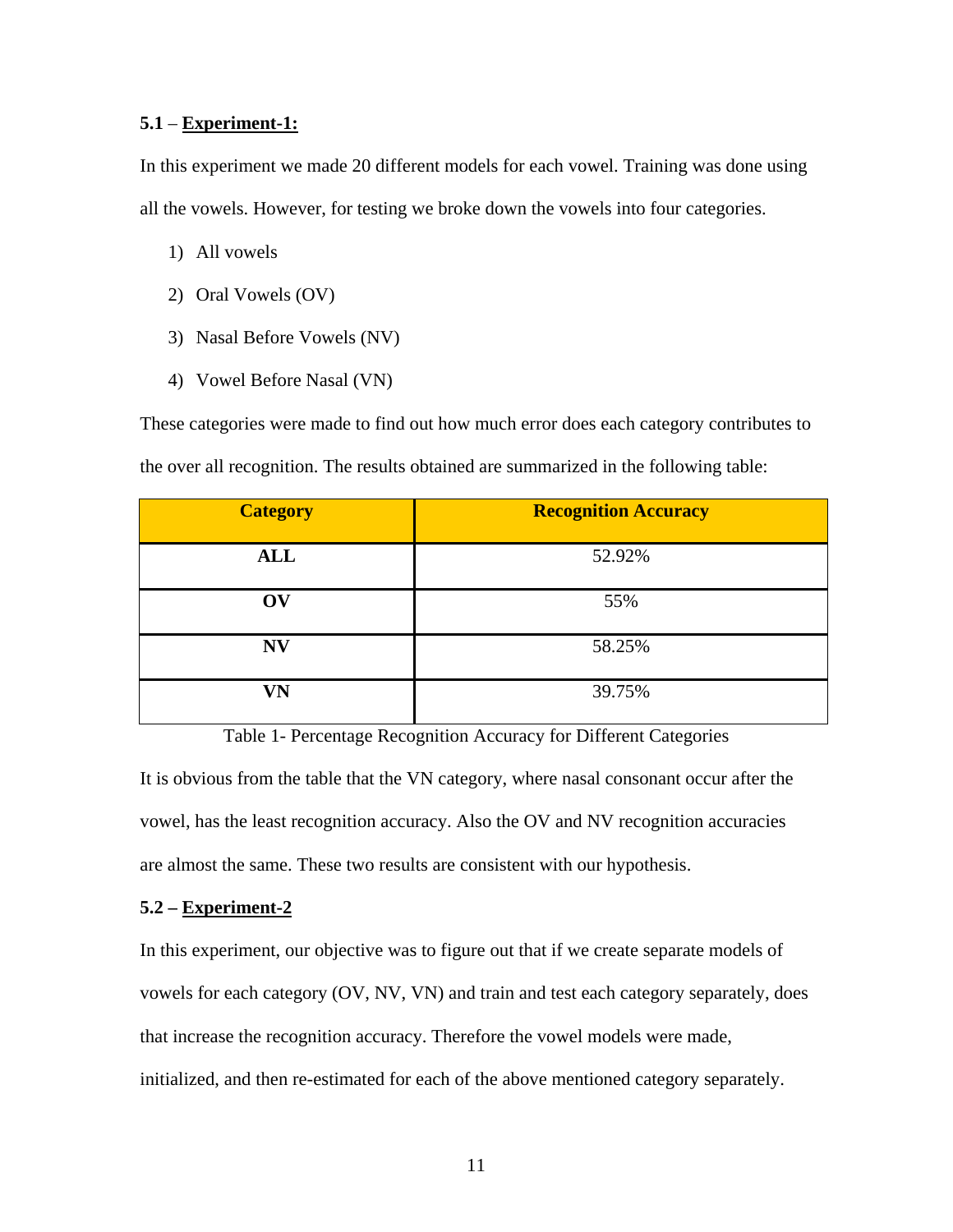So, the training was not done using all the vowels in each category as in Experiment 1; rather each category was individually trained and then tested. The results are summarized in the table below:

| <b>Category</b> | <b>Recognition Accuracy</b> |
|-----------------|-----------------------------|
| <b>ALL</b>      | 52.92%                      |
| OV              | 56%                         |
| <b>NV</b>       | 58.04%                      |
| VN              | 42.86%                      |

Table 2 – Percentage Recognition Accuracy for Different Categories

So we see from the table that the recognition accuracy for the VN case did improve when different vowel models were created for each category.

## **6- CONCLUSION**

The results show that when the system is trained on vowels in general, the recognition of nasalized vowels is 17% below that of oral vowels. The recognition accuracy for the VN category is improved by 8% when different vowel models are created for each category. This result suggests that automatic recognition of vowels can be improved by first detecting nasalization and then using different models.